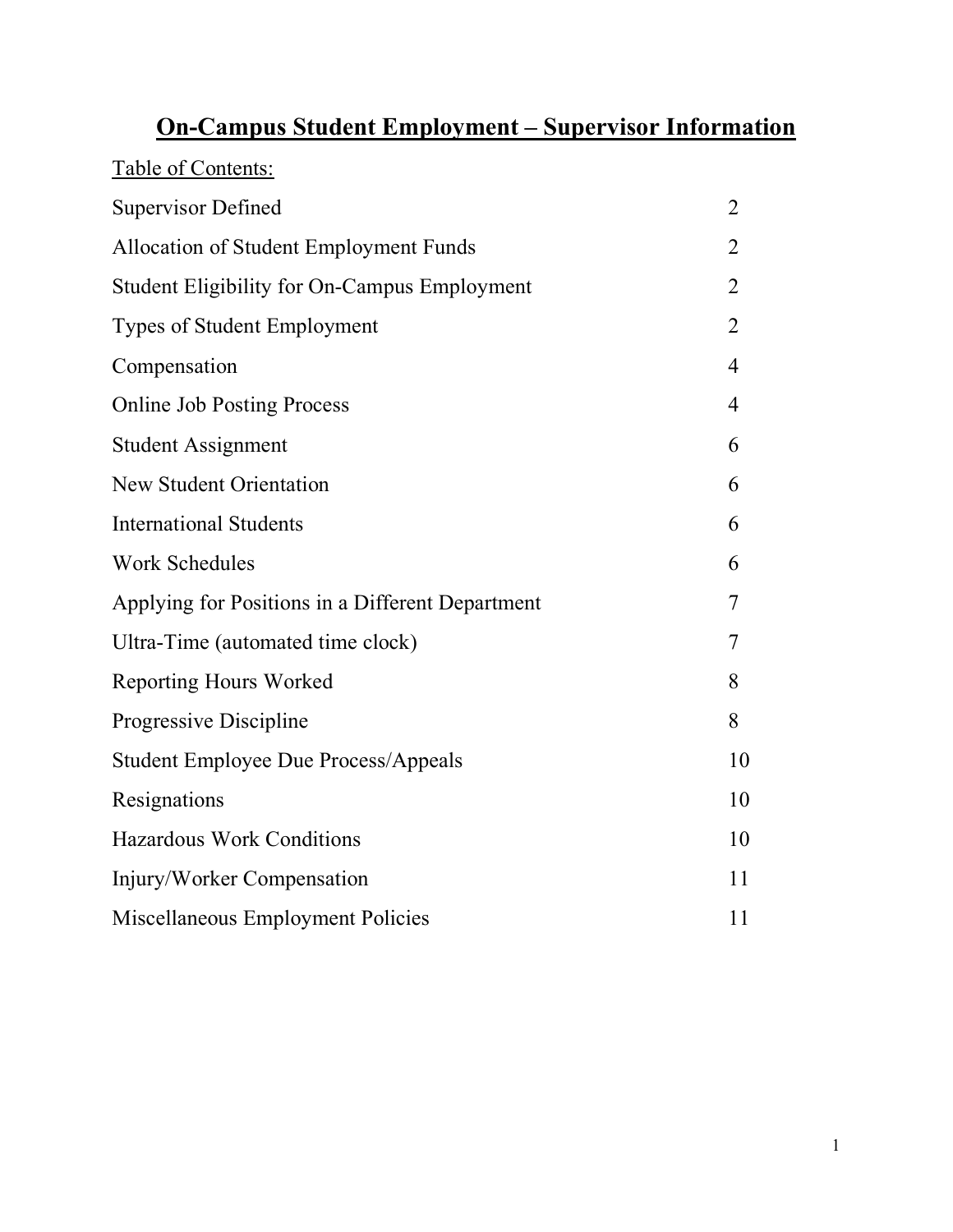# **On-Campus Student Employment – Supervisor Information**

# **Supervisor Defined:**

For the purpose of this manual, "supervisor" refers to any individual who has the authority to interview and hire student employees within a department, division, college, or other unit at SVSU. Deans or Directors may choose to designate a faculty/staff person to coordinate student employment for their unit. SVSU is the ultimate employer for students working in the Student Employment Program.

# **Allocation of Student Employment Funds:**

SVSU allocates student employment budgets based on the availability of funds and individual needs of the department on an annual basis. The respective division head approves allocations within each division. Each unit is responsible for monitoring and budgeting allocated student employment dollars.

# **Student Eligibility for On-Campus Employment:**

General requirements for students wanting to work on campus include:

- 1. Fall and Winter semesters: Undergraduate students must be enrolled for at least six (6) credit hours and graduate students five (5) credit hours during both fall and winter semesters. Spring and Summer employment: Undergraduate students must either be enrolled for six (6) credit hours and graduate students five (5) credit hours during spring/summer semesters OR undergraduate students be registered for at least six (6) credit hours and graduate students five (5) credit hours in the upcoming fall semester.
- 2. Student employees must be current students at SVSU incoming freshman and transfer students are not permitted to work until their first semester of classes begin.
- 3. All student employees must be admitted as regular students at SVSU. Guest students do not qualify for employment.
- 4. Student employees must have a valid social security number.

# **Types of Student Employment:**

The Student Employment Program utilizes four types of funding. They are Federal College Work Study (CWS), and Regular Student Employment (RSE). The amount and category each department can spend depends upon the department's budget. Being awarded work study does not guarantee a position on campus nor does it guarantee that the student will be able to earn the entire amount awarded. The amount that students can earn each semester depends on available department funding. Supervisors are responsible for monitoring student employees so that their earnings do not exceed the award amount specified on the student employment referral form. Details for each program are outlined in the following sections: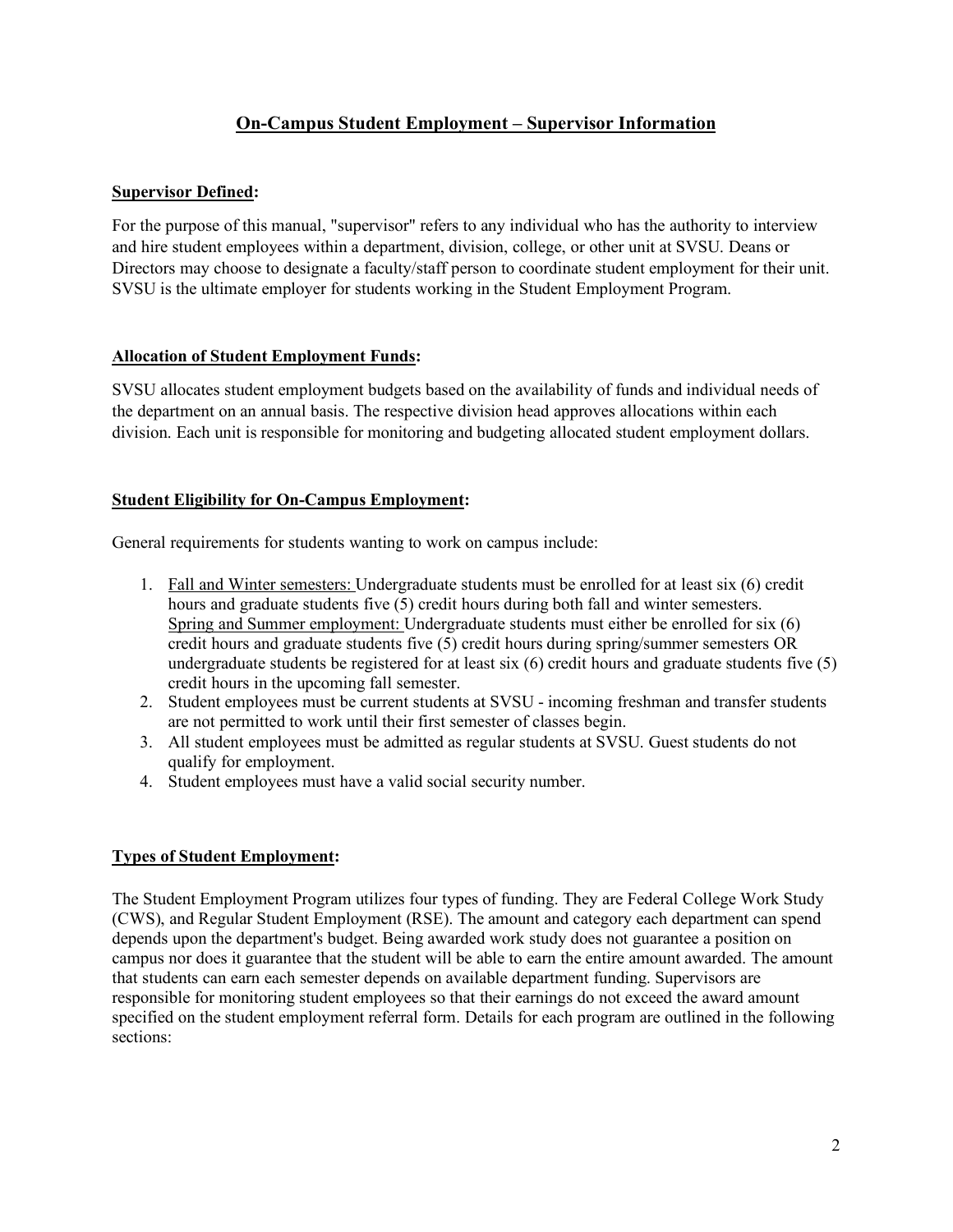## **Federal College Work Study**

Federal College Work Study is a federal student employment program for students that have financial need. Under this program, the federal government pays the majority of student wages and SVSU pays the remaining.

Students are required to apply for financial assistance on the Free Application for Federal Student Aid (FAFSA), which can be obtained from the Office of Scholarships & Financial Aid or completed on-line at www.fafsa.ed.gov . Based upon the student's financial need as ascertained by the FAFSA information, and availability of funds, students may be awarded work study.

## **Regular Student Employment**

Regular Student Employment is funded entirely from the SVSU general fund. All students are eligible to earn RSE funding.

Departments may choose to continue employing a student using RSE funds once they have earned their total work study award and if the department has RSE funding available in their budget. The supervisor must advise the student to consult with the Office of Scholarships and Financial Aid before switching them to RSE because earning RSE dollars may reduce the student's financial aid package the next year. If both the supervisor and student agree to switch to RSE, the supervisor must notify the Career Services office to change the student's award.

## **Grant Funded Student Employees**

Student positions that are funded through grants must comply with all University policies and procedures for student employment. Grant funded student employment positions are posted in the Cardinal Career Network, however, necessary payroll paperwork is processed through the SVSU Office of Human Resources. It is the responsibility of the student employment hiring manager to complete the HR Action Form and coordinate with SVSU Human Resources.

The pay rate for grant positions is the State of Michigan minimum wage. In accordance with Federal regulations (A21), if the position requires a special rate due to the level of skill or complexity of work required by the employee, the rate must be approved by the Interim Associate Director of Career Services office prior to hiring students. Additional information is available in the Compensation section.

# **Compensation:**

The current student employment wage is the State of Michigan minimum wage. Supervisors may submit a request to the Interim Associate Director of Career Services for a higher rate of pay by submitting a thorough job description for the position and a memo stating the specific qualifications/training necessary to perform the job adequately. The student employee supervisor as well as the department's budget manager, where applicable, must sign and approve the memo. Pay rate increases are awarded to positions not students. Students who work in a position that merits a higher rate of pay will not maintain the higher pay rate if they leave that position.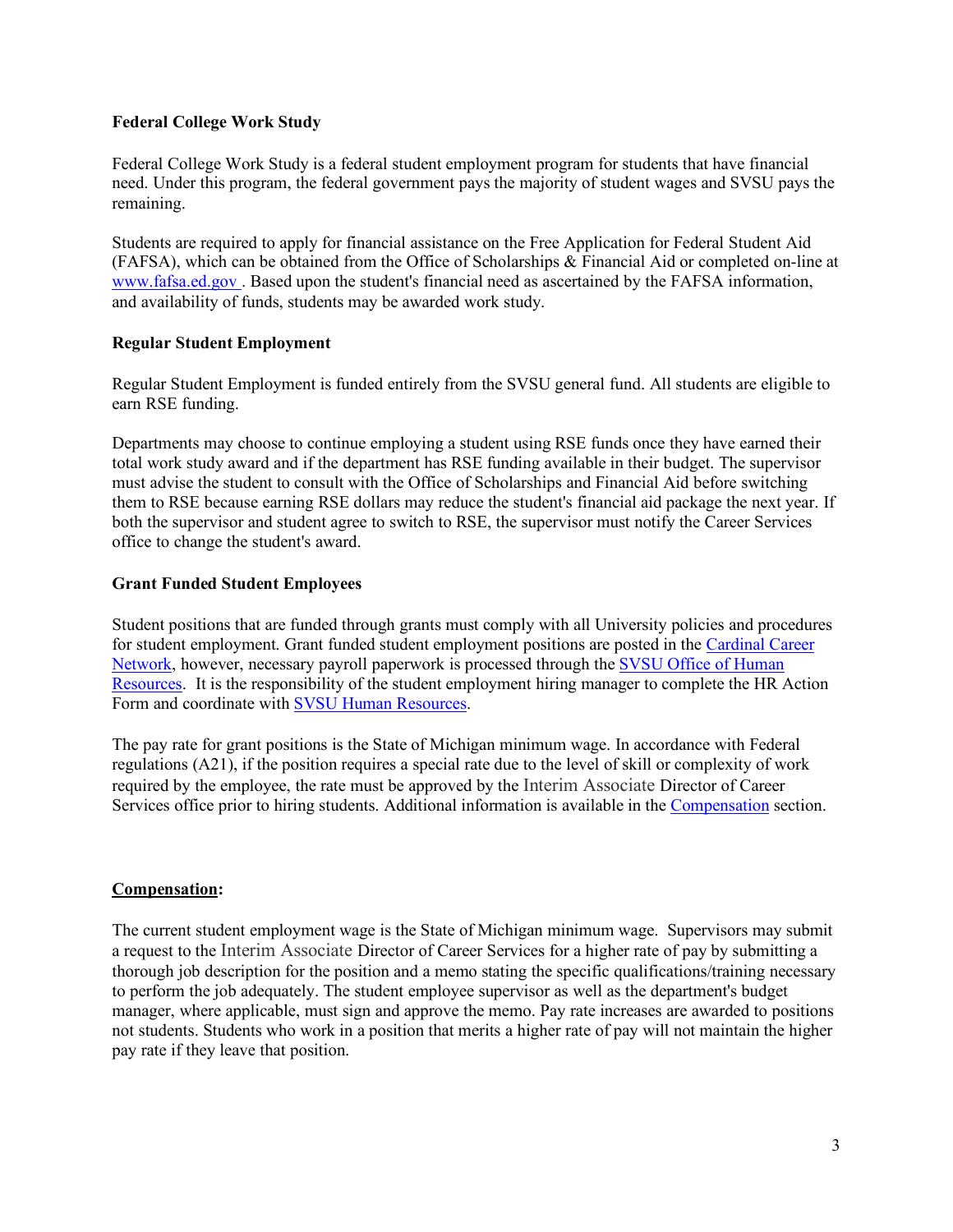Wages received by student employees are subject to federal and state income tax withholdings. Social Security and Medicare Tax are not withheld for students while they are enrolled at least half time and are regularly attending classes towards completion of a degree.

# **Online Job Posting Process:**

The Student Employment Program Job Posting Process requires that all on-campus student employment job openings will be posted on the online job database, Cardinal Career Network, www.svsu.edu/careers . The Job Posting Process is in place to ensure that students are made aware of and are provided equal opportunity to apply for on-campus employment.

# **Hiring Checklist for New Student Employees**

# **Posting Process (Notifying Career Services of your vacancy)**

How to post a job vacancy:

1. Email requests to the Student Employment Coordinator-studentjobs@svsu.edu. Your email needs to include the following items:

- Job title of the open position. If the position is new, please include a job description. See samples.

- Rate of pay
- Number of students to be hired
- Funding category (CWS, RSE)
- Deadline date (New positions must be available for 5 days, reposted positions: 3 days)
- 2. Screening criteria allowed:
	- Major
	- Class standing
	- GPA (SVSU Only)
	- Work study
- 3. The Career Services office will post the opening on the Cardinal Career Network for the length of time indicated.
- 4. Once the deadline for the position has ended, an email with all of the applicant résumés will be sent to the supervisor in a PDF file.

# **Screening of Application Materials/Interviewing Process**

- 1. Review résumés/cover letters sent via email or log-in to the Cardinal Career Network to review applicants, www.svsu.edu/careers
- 2. Interview candidates

- Student applicants have the ability to apply to more than one job, so we encourage you to interview your students quickly in order for you to hire the best candidate because you will be competing with other departments. It is the responsibility of the supervisors to contact potential student employees who applied for the posting and make hiring decisions.

# *Some tips to ensure a fair interview process:*

- Ask only job-related questions and be consistent with each interview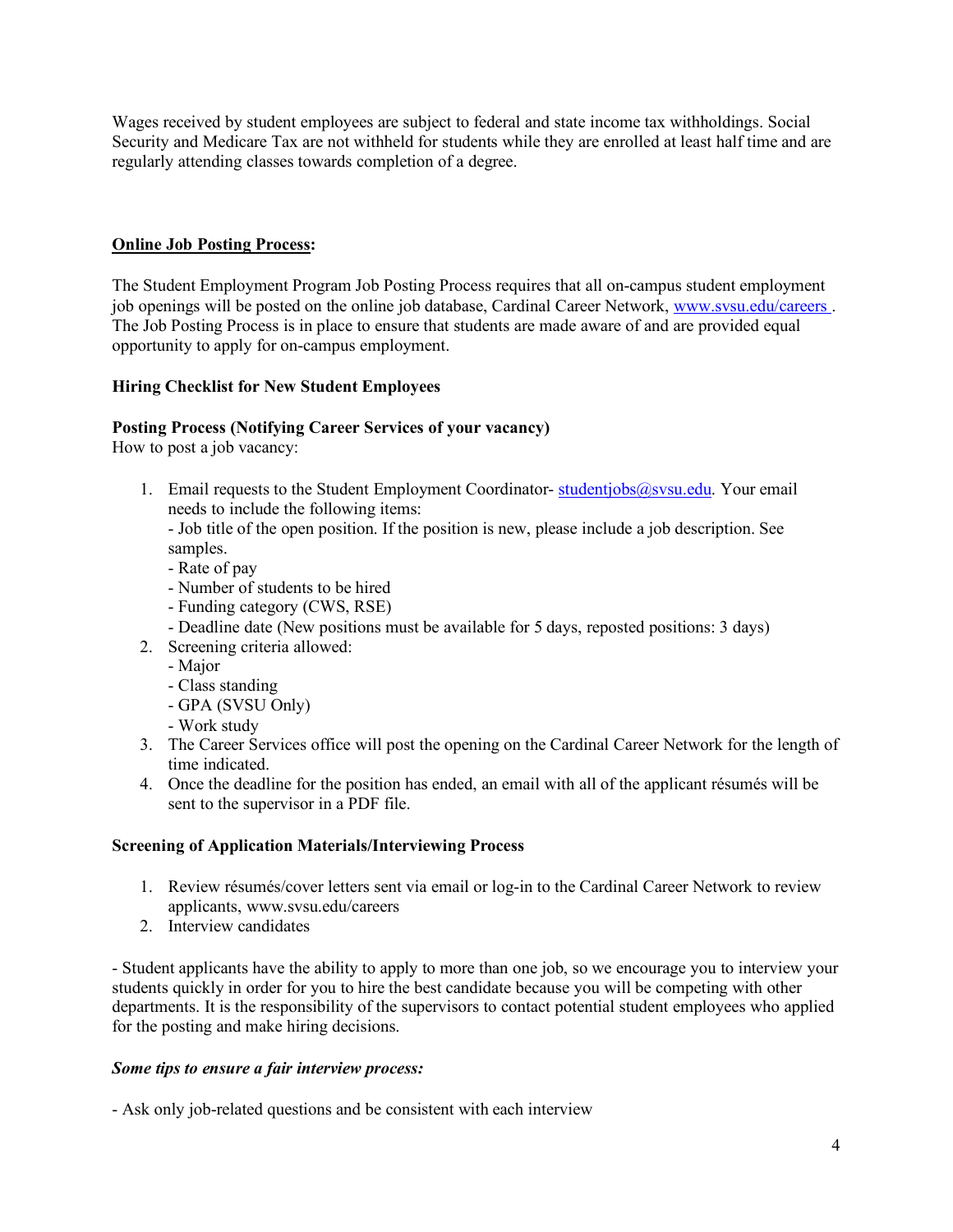- Compile a list of prepared questions based on the competencies required for the position. Ask these same questions to all applicants. Applicants must be treated consistently.

## *What NOT to ask applicants:*

## Sample Legal & Illegal Interview Questions (25KB)

-If the position requires CWS, RSE funding, make sure you verify during the interview that the student has not declined their award since applying.

## **Offer/Completion of Hiring Process**

- 1. Once hiring decisions have been made, supervisors need to make a verbal and/or email offer to the selected candidate. - Note: If CWS, RSE funding is needed for the position, please verify the student still has their work study award before hiring them.
- 2. All new students MUST fill out the appropriate payroll paperwork in the Career Services office. The paperwork includes federally required I9 and W-4 forms and FERPA guidelines. Students must bring proof of identification with them. New students who have not completed the paperwork or shown appropriate identification are NOT to begin working and will not be entered into payroll until all documents are received.
- 3. Students will receive a notification slip from the Career Services office to indicate that the student can begin working.
- 4. Supervisors have the ability to send out an email message to those students who applied and were not interviewed for the position, or the Career Services office will send it out for you.

#### **Hiring Process for Returning Students**

1. It is up to individual departments to determine whether or not returning students need to reapply for positions on an annual basis. However, all students need to apply if the position is in a completely different department.

## **Student Assignment**:

Student employees are not permitted to work simultaneously in two departments on campus.

#### **New Student Orientation**:

SVSU is a learning environment and therefore facilitates student growth and understanding through a variety of programs, including student employment. It is for this reason that during the first week of a student's employment, supervisors should hold an orientation in their department. An orientation session can typically be expected in new positions and it will assist in maximizing student potential.

The following are suggested topics to be covered during the orientation:

- Attendance Policies
- Dress and Appearance
- Attitudinal Expectations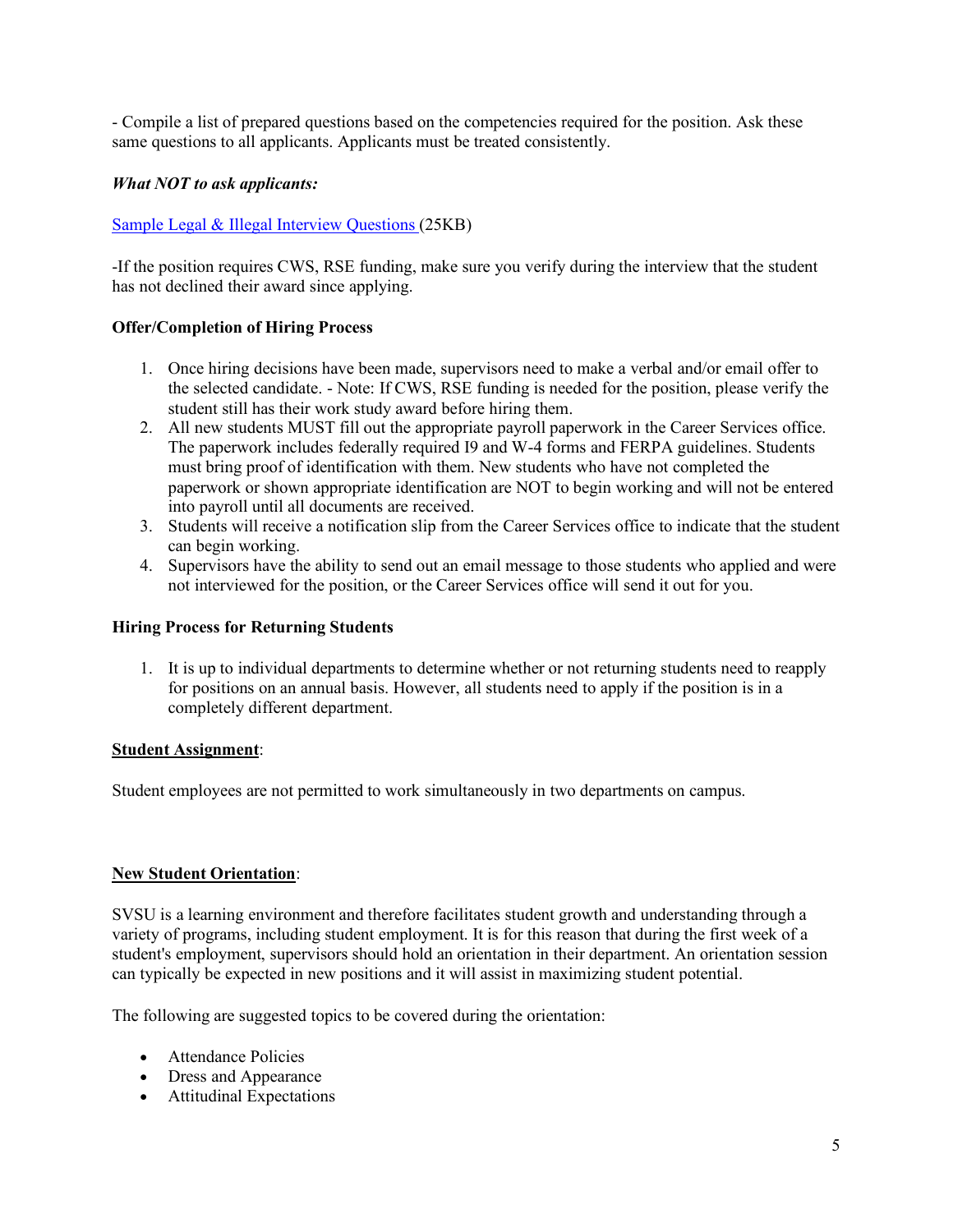- Job Responsibilities
- Ethical Responsibilities
- Relevant Departmental Policies

## **International Students**:

International students are only eligible to earn Regular Student Employment (RSE) funds. These students must meet all of the general requirements for student employment and provide these additional items upon being hired: Valid Visa/Passport, I-20, I-94, and Non-Resident Alien form (if applicable).

## **Work Schedules**:

Supervisors and students should collaborate to create an appropriate work schedule that does not conflict with the student's class schedule. Students are not permitted to work over 20 hours per week during fall and winter semesters while classes are in session. During spring and summer semesters, on-going student employees can work up to a maximum of 40 hours per week. Students hired for the first time during the spring and summer semesters are limited to 25 hours per week for the first semester of employment. Students are not permitted to work over eight hours per day. Students that are working eight hours per day are eligible for a half hour, unpaid lunch.

When applying this policy, it is important to note that while students are eligible for a meal break when they work an 8-hour shift, they are not required to take that break. If they do take a break, they should swipe out of Ultra Time and swipe back in when they return from the break.

# **Applying for Positions in a Different Department**:

Students that are interested in a position with a different department may view available positions on the Cardinal Career Network and apply for any openings for which minimum qualifications are met. The student is then responsible for submitting a resignation letter giving at least two-week prior notice to the original department if they are selected as the top candidate for the new department. The new department must fill out the Online Student Employment Authorization Form and have it "approved", signed, and returned to Career Services prior to the student beginning work in the department.

# **Ultra-Time (automated time clock)**:

The procedures and specifications for student employee Ultra Time instructions are outlined below. The items outlined are essential and need to be followed in order for student employees to be paid on time.

A. Students will need to swipe in/out at one of the Ultra Time readers on campus. Supervisors will instruct students as to which clock they should be using.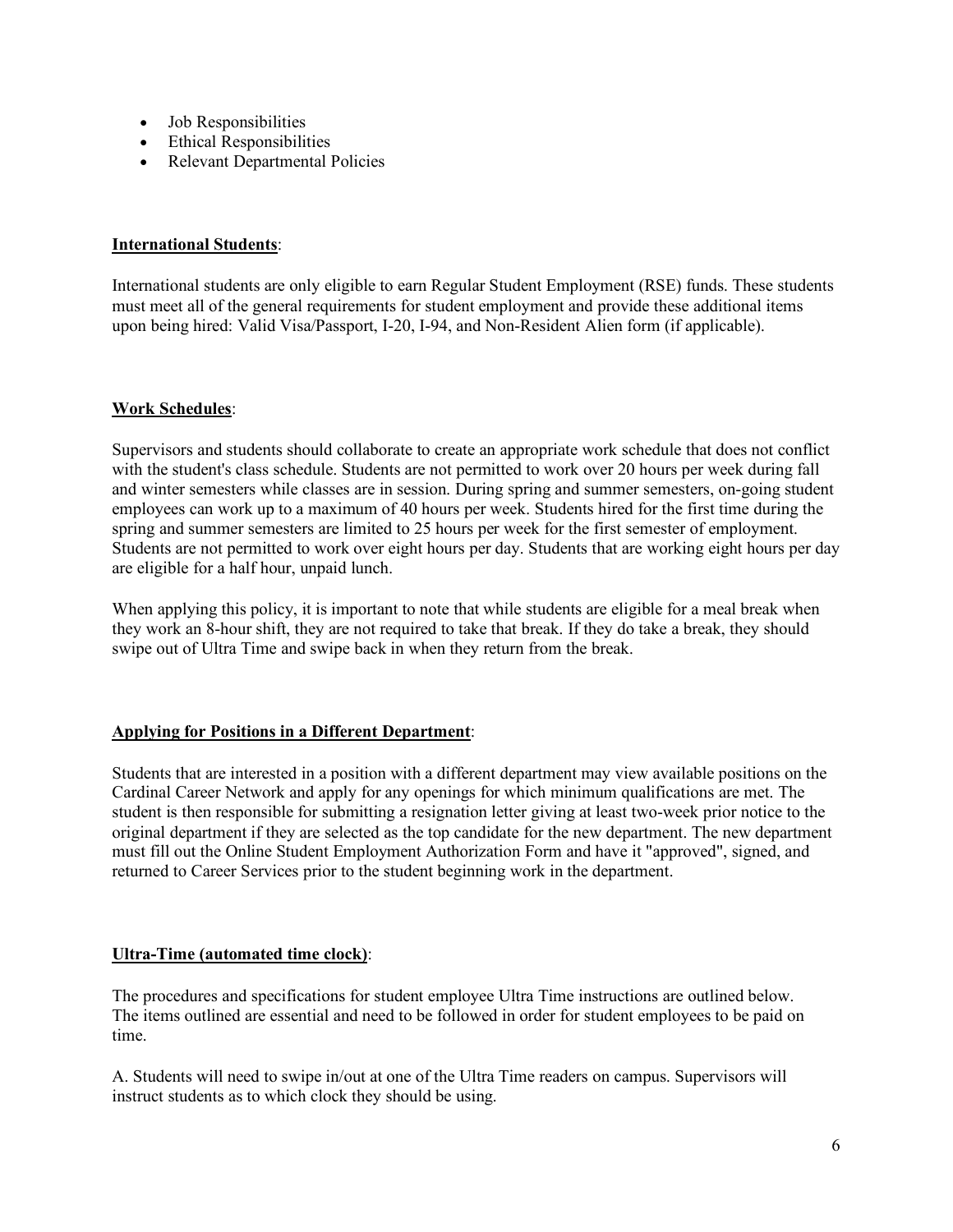B. Supervisors must confirm employee swipes.

C. All time must be confirmed by 10:00 a.m. Monday mornings of payroll weeks. The link to the payroll schedule is: http://www.svsu.edu/hr/payroll

D. All issues of time punches not within appropriate parameters need to be discussed with the student. No changes are to be made to the punch.

E. Inquiries regarding hiring and job assignments should be directed to the Career Services office. Questions regarding payroll and hours worked should be directed to the Controller's office, payroll division.

# **Reporting Hours Worked**:

In reporting hours worked, supervisors should adhere to the following hourly payment guidelines:

A. Student employee time is approved by a supervisor in Ultra Time and is submitted bi-weekly to the Controller's office, payroll division, for processing.

B. Supervisors are responsible for accurate reporting of time worked by the student employee.

C. All hours worked must be reported accurately on a daily basis. Hours may not be banked for payment at a later date.

D. Breaks: Students will need to clock in at the beginning of their shift, out at lunch break, back in after lunch, and out at the end of their shift. For more information on this subject please refer to the Work Schedules section.

E. Supervisors should keep internal working logs. Student employees cannot be paid while or attending classes.

F. Supervisors will develop and enforce compliance with a work schedule.

G. Students who discontinue working will be reported immediately to the Career Services office to end their employment.

H. As previously noted, supervisors are responsible for monitoring both their department's usage of allocated dollars and the student's earnings in relation to their award. Internal working records should be developed by each department to ensure that expenditures do not exceed budgeted amounts and that students do not earn more than their award.

I. Falsification of swipes: Any student caught swiping in/out and found not to be working is considered stealing time and cause for immediate termination. Such conduct will be reported to the applicable authorities.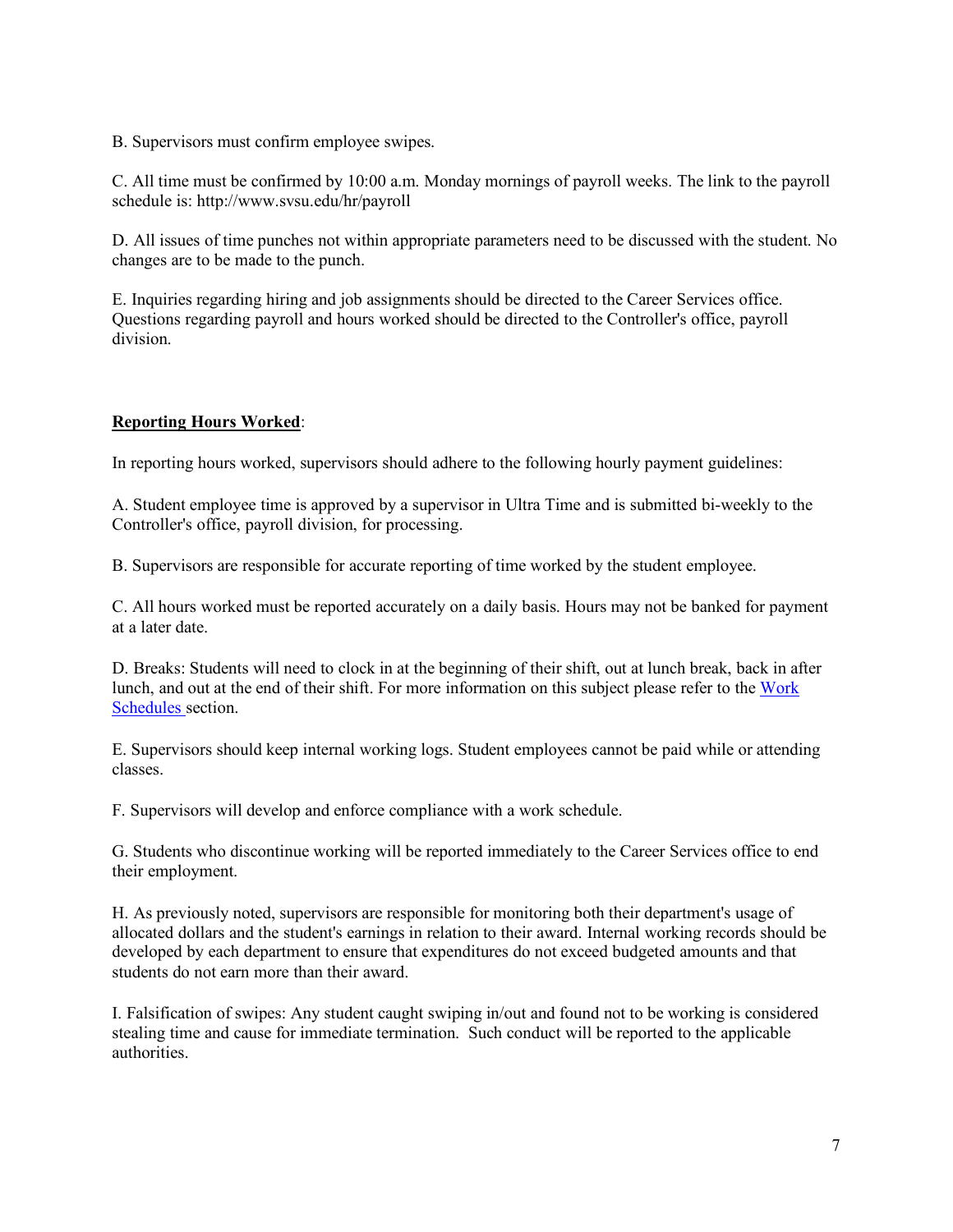## **Progressive Discipline**:

The following due process procedures are intended to ensure fair treatment of SVSU student employees. They will be maintained in accordance with State and Federal regulations.

#### General Supervision

The designated or immediate supervisor is responsible for monitoring the work progress of the student employee. Deficiencies must be brought to the student's attention at the earliest possible time with suggestions for improvement, and the student must be afforded a reasonable opportunity to correct the deficiency.

#### Unsatisfactory Performance

In the event that a student employee demonstrates unsatisfactory work, a supervisor, prior to the termination of the student must follow the procedures outlined below.

#### 1. **Verbal Warning**

Upon demonstration of unsatisfactory performance, the supervisor should immediately advise the student employee of this fact, provide training or corrective suggestions, and allow a reasonable period of time for the student to improve his/her performance. If satisfactory performance does not occur, the next step is probation.

#### 2. **Probation**

Continued unsatisfactory performance may result in probation. The supervisor may place the student on probation for the balance of the academic semester or for one additional academic semester with the understanding that, unless the student's work performance or attendance improves, employment may be terminated. The Career Services Office must be notified in writing prior to the start of any probationary period with a copy of the letter signed by both the student and the immediate supervisor outlining the terms of the probation.

The probation letter must include the following information:

a. Clearly describe the improper behavior and reference the verbal supervisory warning that was previously given (step 1).

b. Describe what the student must do to improve their behavior and how long the probationary period will last.

c. State what the potential consequences may be if the student does not correct the behavior in question (for example: "If you do not correct this behavior we will need to take further disciplinary action up to and including termination").

## 3. **Termination**

The supervisor must consult with the Director of Career Services before a student is notified of any involuntary termination. The Director of Career Services must approve any termination of a student employee during or following a probationary period.

The Interim Associate Director of Career Services may suspend without pay or discharge without any prior warning, and without utilization of the immediate due process defined in this section if it is determined, based upon the preponderance of reasonable evidence, to charge that a student employee is guilty of gross misconduct, insubordination, sabotage, theft, assault upon another student, student employee or staff member or a supervisor, or the commission of any act or acts which constitute a felony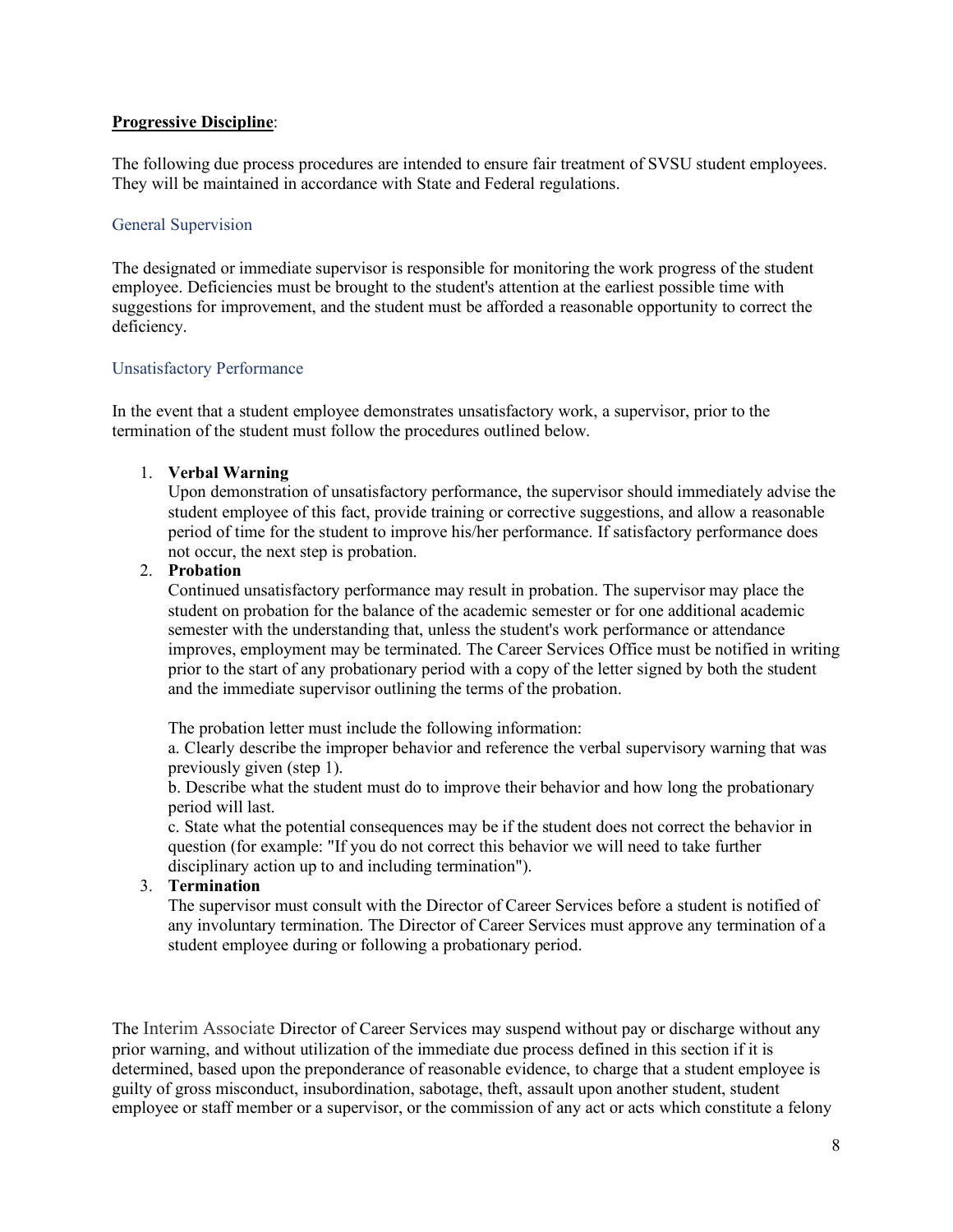under State or Federal law. The student retains the right to appeal the Interim Associate Director of Career Services decision to the Associate Provost for Student Affairs. Upon review, the decision of the Associate Provost for Student Affairs will be binding upon both the student employee and SVSU.

In addition to termination for cause previously specified, a student employee may be terminated for the following reasons: attendance, budget constraints, completion of the project, or other such valid reasons unrelated to job performance. In such cases, a minimum of two weeks in advance of the termination date, the employer must provide a copy of the written termination notice stating reason(s) for termination to the Student Employment Coordinator.

## **Student Employee Due Process/Appeals**:

Student employees have the right to appeal work related decisions that they believe to be unjust, improper, or unmerited regarding their employment. The procedures for resolving such complaints and differences are as follows:

- 1. The student and the supervisor meet to discuss the issues in question.
- 2. If the issues are not resolved at this meeting, a written appeal is sent to the Student Employment Coordinator. The Student Employment Coordinator shall submit to both parties, in writing, a suggested resolution of the issue(s).
- 3. If either the student employee or the supervisor rejects the resolution suggested by the Student Employment Coordinator, a hearing will be arranged with the Interim Associate Director of Career Services. The Interim Associate Director shall listen to the presentation of information from each party and examine any pertinent writings submitted by both parties to determine a resolution to the issue. The Interim Associate Director of Career Services shall submit his/her resolution in writing to both parties.
- 4. The student may appeal the Director of Career Services' decision to the Vice President for Student Affairs. Upon review, the decision of the Vice President for Student Affairs will be binding upon both the student employee and SVSU.

## **Resignations**:

Student employees are expected to provide the immediate supervisor with written notice a minimum of two weeks in advance of his/her resignation date. This applies only to students who are resigning during the course of the semester. A copy of the Sample Letter of Resignation (20KB) should be forwarded to the Student Employment Coordinator and the Career Services office will then end the student position.

Students who resign positions are eligible to be employed in other departments on campus.

## **Hazardous Work Conditions**:

Under no circumstances are student employees to work in potential hazardous or unsafe conditions. Supervisors should report hazardous work conditions to the University Police at (989) 964-4141.